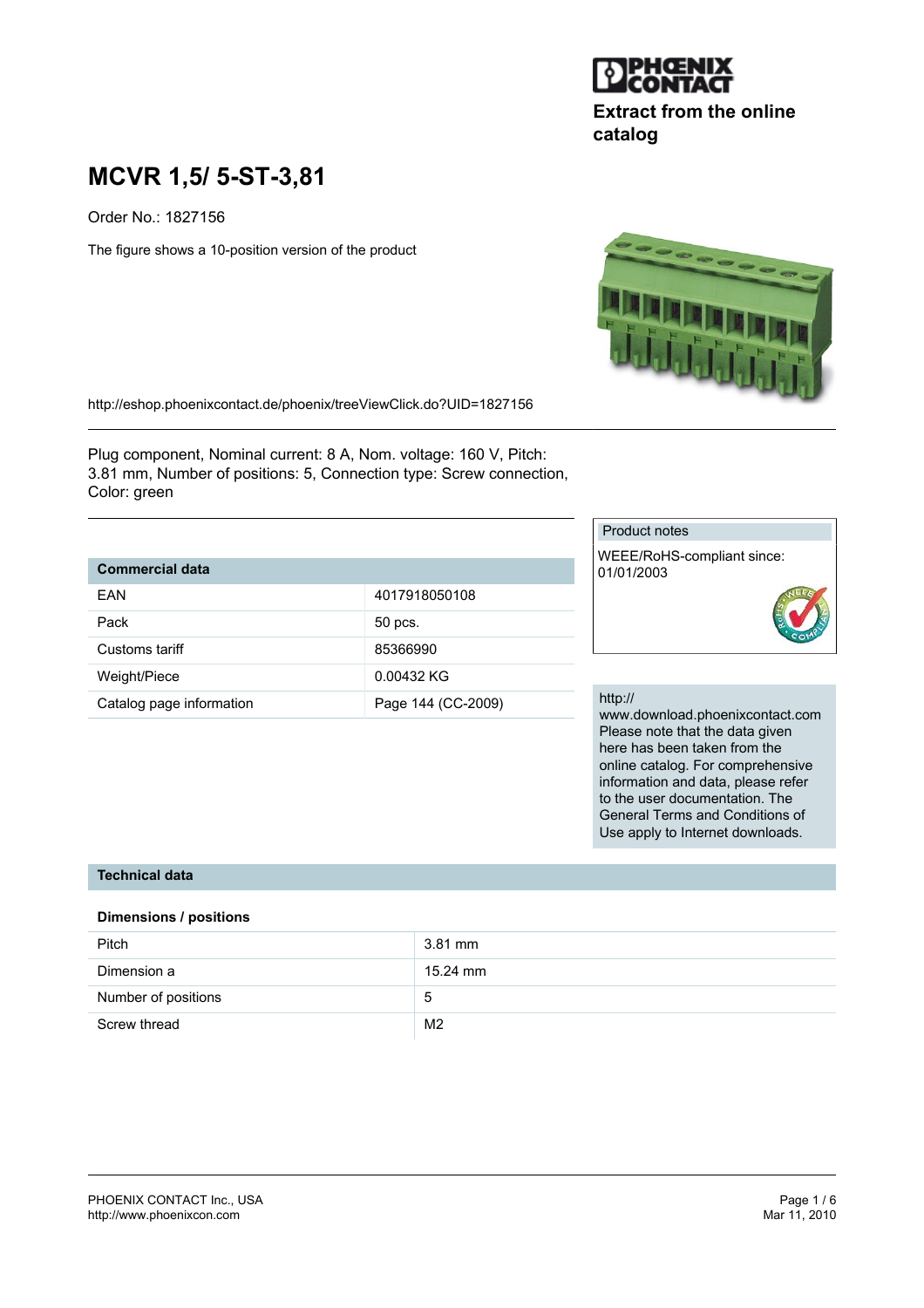| Tightening torque, min             | $0.22$ Nm                                              |
|------------------------------------|--------------------------------------------------------|
| Tightening torque max              | $0.25$ Nm                                              |
|                                    |                                                        |
| <b>Technical data</b>              |                                                        |
| Insulating material group          |                                                        |
| Rated surge voltage (III/3)        | $2.5$ kV                                               |
| Rated surge voltage (III/2)        | 2.5 kV                                                 |
| Rated surge voltage (II/2)         | 2.5 kV                                                 |
| Rated voltage (III/2)              | 160 V                                                  |
| Rated voltage (II/2)               | 320 V                                                  |
| Connection in acc. with standard   | EN-VDE                                                 |
| Nominal current $I_N$              | 8 A                                                    |
| Nominal voltage U <sub>N</sub>     | 160 V                                                  |
| Nominal cross section              | $1.5$ mm <sup>2</sup>                                  |
| Maximum load current               | 8 A (with 1.5 mm <sup>2</sup> conductor cross section) |
| Insulating material                | <b>PA</b>                                              |
| Inflammability class acc. to UL 94 | V <sub>0</sub>                                         |
| Internal cylindrical gage          | A <sub>1</sub>                                         |
| Stripping length                   | 7 mm                                                   |

#### **Connection data**

| Conductor cross section solid min.                                            | $0.14 \text{ mm}^2$    |
|-------------------------------------------------------------------------------|------------------------|
| Conductor cross section solid max.                                            | $1.5$ mm <sup>2</sup>  |
| Conductor cross section stranded min.                                         | $0.14 \text{ mm}^2$    |
| Conductor cross section stranded max.                                         | $1.5$ mm <sup>2</sup>  |
| Conductor cross section stranded, with ferrule<br>without plastic sleeve min. | $0.25 \text{ mm}^2$    |
| Conductor cross section stranded, with ferrule<br>without plastic sleeve max. | $1.5$ mm <sup>2</sup>  |
| Conductor cross section stranded, with ferrule<br>with plastic sleeve min.    | $0.25 \text{ mm}^2$    |
| Conductor cross section stranded, with ferrule<br>with plastic sleeve max.    | $0.5$ mm <sup>2</sup>  |
| Conductor cross section AWG/kcmil min.                                        | 28                     |
| Conductor cross section AWG/kcmil max                                         | 16                     |
| 2 conductors with same cross section, solid min.                              | $0.08$ mm <sup>2</sup> |
| 2 conductors with same cross section, solid max.                              | $0.5$ mm <sup>2</sup>  |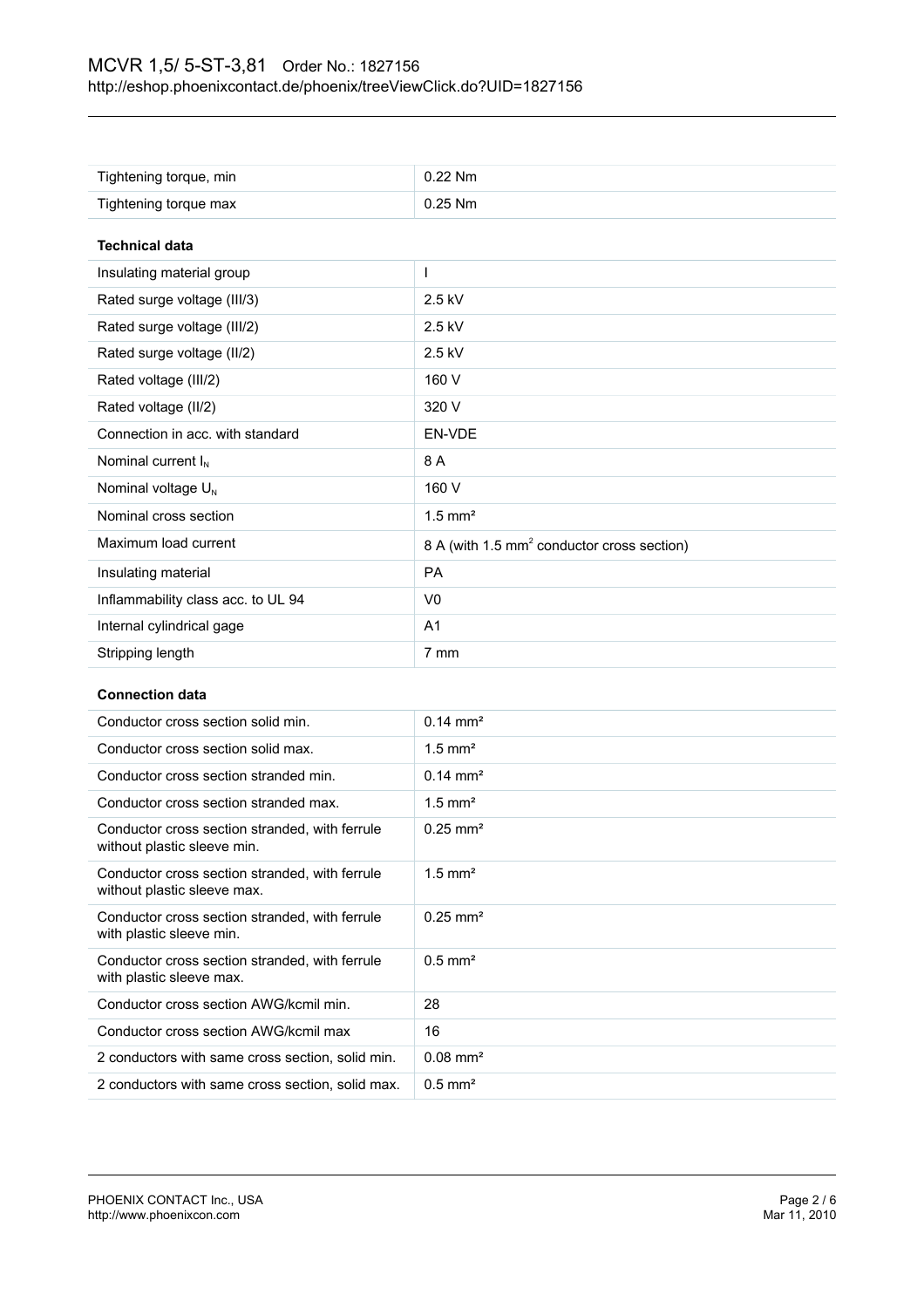| 2 conductors with same cross section, stranded<br>min.                                     | $0.08 \text{ mm}^2$   |
|--------------------------------------------------------------------------------------------|-----------------------|
| 2 conductors with same cross section, stranded<br>max.                                     | $0.75 \text{ mm}^2$   |
| 2 conductors with same cross section, stranded,<br>ferrules without plastic sleeve, min.   | $0.25 \text{ mm}^2$   |
| 2 conductors with same cross section, stranded,<br>ferrules without plastic sleeve, max.   | $0.34 \text{ mm}^2$   |
| 2 conductors with same cross section, stranded,<br>TWIN ferrules with plastic sleeve, min. | $0.5$ mm <sup>2</sup> |
| 2 conductors with same cross section, stranded,<br>TWIN ferrules with plastic sleeve, max. | $0.5$ mm <sup>2</sup> |
|                                                                                            |                       |

# **Certificates / Approvals**





Certification CB, CSA, CUL, GOST, UL, VDE-PZI

| Nominal voltage $U_N$   | 300 V   |
|-------------------------|---------|
| Nominal current $I_{N}$ | 8 A     |
| AWG/kcmil               | $28-16$ |

#### **CUL**

| Nominal voltage $U_{N}$ | 300 V     |
|-------------------------|-----------|
| Nominal current $I_N$   | 8 A       |
| AWG/kcmil               | $30 - 14$ |

## **UL**

| Nominal voltage $U_N$   | 300 V     |
|-------------------------|-----------|
| Nominal current $I_{N}$ | 8 A       |
| AWG/kcmil               | $30 - 14$ |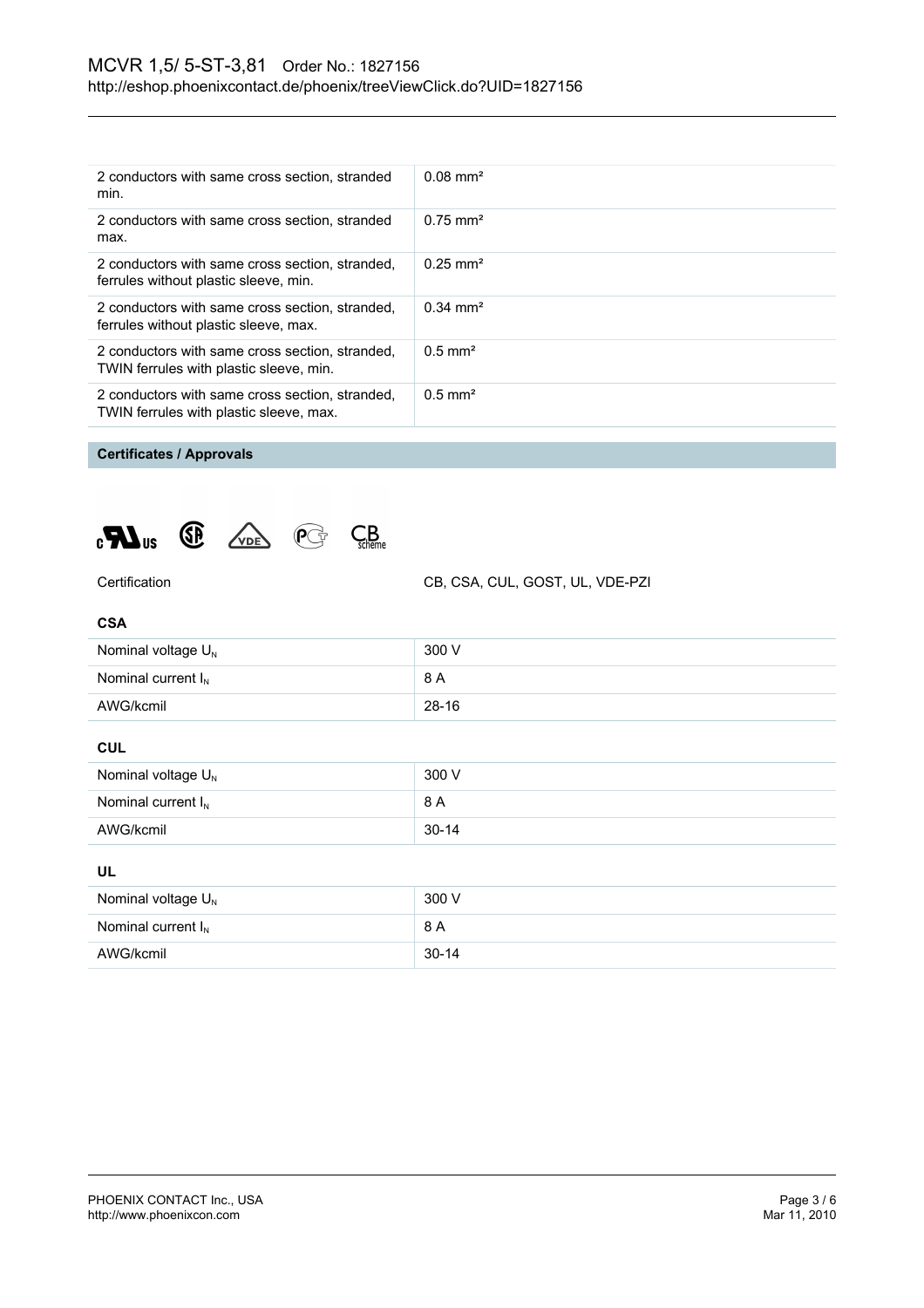| <b>Accessories</b>         |                          |                                                                                                                                                                                     |
|----------------------------|--------------------------|-------------------------------------------------------------------------------------------------------------------------------------------------------------------------------------|
| Item                       | Designation              | Description                                                                                                                                                                         |
| <b>Marking</b>             |                          |                                                                                                                                                                                     |
| 0804109                    | SK 3,81/2,8:FORTL.ZAHLEN | Marker card, printed horizontally, self-adhesive, 10-section marker<br>strip, 14 identical decades marked 1-10, 11-20 etc. up to 91-<br>(99)100, sufficient for 140 terminal blocks |
| Tools                      |                          |                                                                                                                                                                                     |
| 1205037                    | SZS 0,4X2,5              | Screwdriver, bladed, matches all screw terminal blocks up to 1.5<br>mm <sup>2</sup> connection cross section, blade: 0.4 x 2.5 mm                                                   |
| <b>Additional products</b> |                          |                                                                                                                                                                                     |
| Item                       | Designation              | Description                                                                                                                                                                         |
| General                    |                          |                                                                                                                                                                                     |
| 1897830                    | EMC 1,5/ 5-G-3,81        | Header, Nominal current: 8 A, Nom. voltage: 160 V, Pitch: 3.81<br>mm, Number of positions: 5, Color: green, Assembly: Press-in                                                      |
| 1860676                    | EMCV 1,5/ 5-G-3,81       | Header, Nominal current: 8 A, Nom. voltage: 160 V, Pitch: 3.81<br>mm, Number of positions: 5, Color: green, Assembly: Press-in                                                      |
| 1857919                    | IMC 1,5/5-ST-3,81        | Plug component, Nominal current: 8 A, Nom. voltage: 160 V,<br>Pitch: 3.81 mm, Number of positions: 5, Connection type: Screw<br>connection, Color: green                            |
| 1803303                    | MC 1,5/5--3,81           | Header, Nominal current: 8 A, Nom. voltage: 160 V, Pitch: 3.81<br>mm, Number of positions: 5, Color: green, Assembly: Soldering                                                     |
| 1908790                    | MC 1,5/5-G-3,81 THT      | Header, Nominal current: 8 A, Nom. voltage: 160 V, Pitch: 3.81<br>mm, Number of positions: 5, Color: black, Assembly: SMD/THT/<br><b>THR</b>                                        |
| 1829989                    | MCD 1,5/5-G-3,81         | Header, Nominal current: 8 A, Nom. voltage: 160 V, Pitch: 3.81<br>mm, Number of positions: 5, Color: green, Assembly: Soldering                                                     |
| 1843101                    | MCD 1,5/5-G1-3,81        | Header, Nominal current: 8 A, Nom. voltage: 160 V, Pitch: 3.81<br>mm, Number of positions: 5, Color: green, Assembly: Soldering                                                     |
| 1830431                    | MCDV 1,5/ 5-G-3,81       | Header, Nominal current: 8 A, Nom. voltage: 160 V, Pitch: 3.81<br>mm, Number of positions: 5, Color: green, Assembly: Soldering                                                     |
| 1847754                    | MCDV 1,5/5-G1-3,81       | Header, Nominal current: 8 A, Nom. voltage: 160 V, Pitch: 3.81<br>mm, Number of positions: 5, Color: green, Assembly: Soldering                                                     |
| 1861756                    | MCO 1,5/5-GL-3,81        | Header, Nominal current: 8 A, Nom. voltage: 125 V, Pitch: 3.81<br>mm, Number of positions: 5, Color: green, Assembly: Soldering                                                     |
| 1861675                    | MCO 1,5/5-GR-3,81        | Header, Nominal current: 8 A, Nom. voltage: 125 V, Pitch: 3.81<br>mm, Number of positions: 5, Color: green, Assembly: Soldering                                                     |
| 1803455                    | MCV 1,5/ 5-G-3,81        | Header, Nominal current: 8 A, Nom. voltage: 160 V, Pitch: 3.81<br>mm, Number of positions: 5, Color: green, Assembly: Soldering                                                     |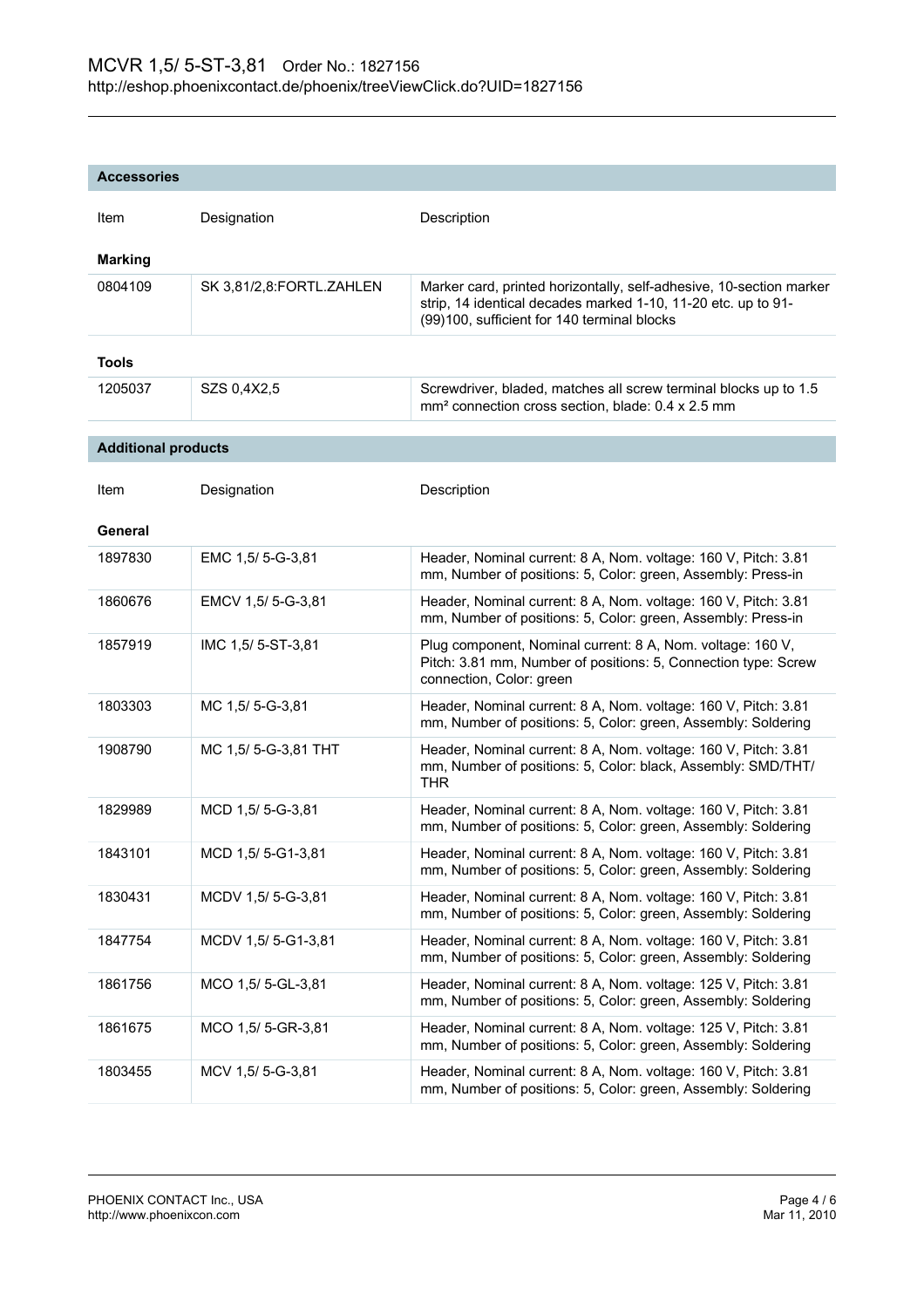| 1837463 | MCVDU 1,5/ 5-G-3,81 | Header, Nominal current: 8 A, Nom. voltage: 160 V, Pitch: 3.81<br>mm, Number of positions: 5, Color: green, Assembly: Soldering           |
|---------|---------------------|-------------------------------------------------------------------------------------------------------------------------------------------|
| 1832769 | MCVK 1.5/5-G-3.81   | Plug component, Nominal current: 8 A, Nom. voltage: 160 V,<br>Pitch: 3.81 mm, Number of positions: 5, Assembly: DIN rail,<br>Color: green |
| 1827305 | SMC 1.5/ 5-G-3.81   | Header, Nominal current: 8 A, Nom. voltage: 160 V, Pitch: 3.81<br>mm, Number of positions: 5, Color: green, Assembly: Soldering           |

# **Diagrams/Drawings**

Diagram